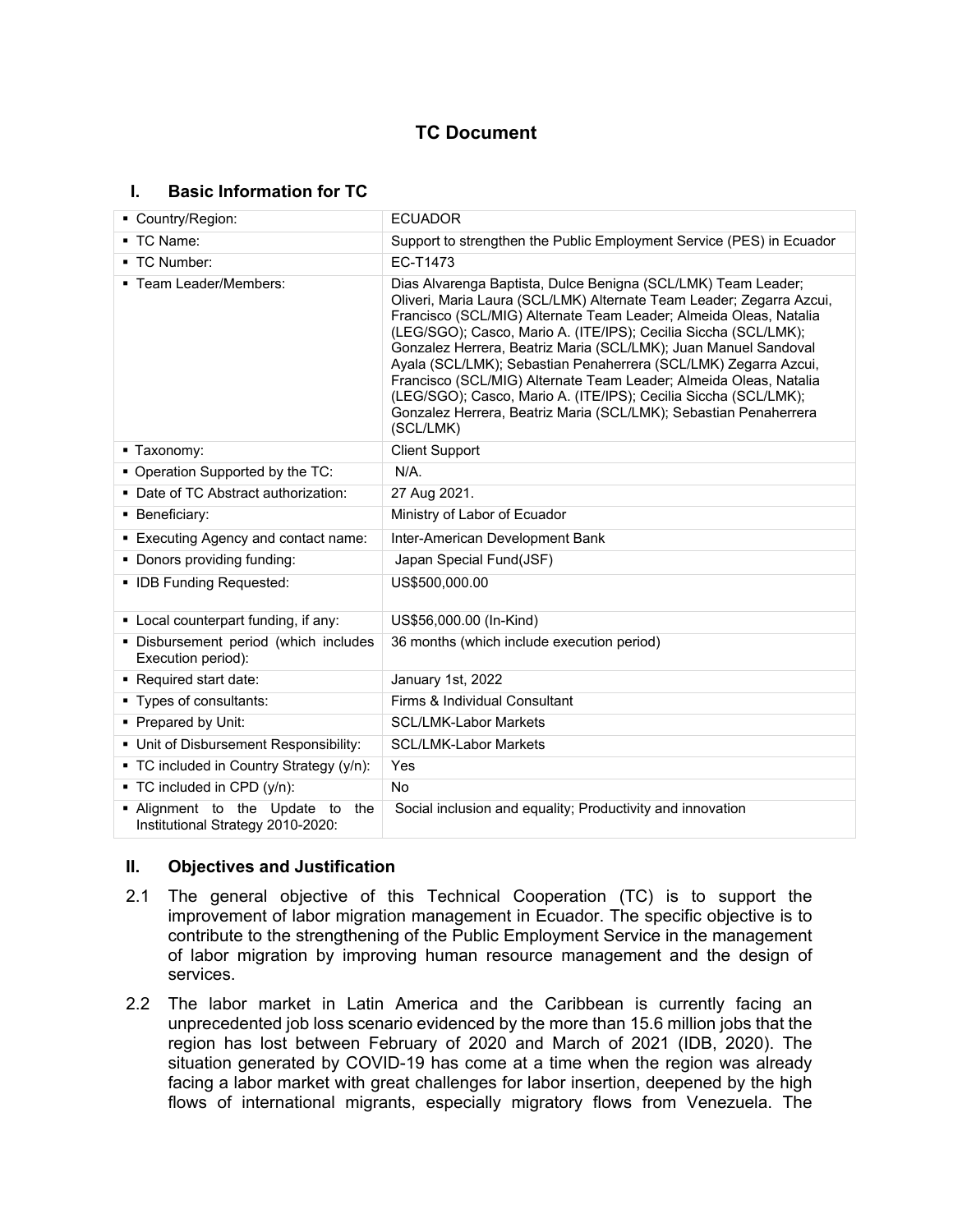International Organization for Migration (IOM) announced that the number of refugees and migrants from Venezuela worldwide has exceeded 3 million people, of which 80% are housed in Latin American and Caribbean (LAC) countries.

- 2.3 In the case of Ecuador, during the crisis period, unemployment has nearly doubled, going from 3.8 % in December 2019 to 5.7% in January 2021 (ENEMDU, 2021). Regarding the migratory situation, according to R4V, data,<sup>1</sup> as of August 1<sup>st</sup>, 2021, Ecuador had approximately 432,866 Venezuelan citizens residing in its territory, who have been migrating to the country, largely due to the difficult economic, political, and social situation in the neighboring country. The recent orders of magnitude contrast with the figures of 2015, when the number of Venezuelan nationals in the country did not exceed 5,200. In addition to the difficult labor scenario generated by COVID-19, it has been observed that migrants frequently face great difficulties in entering the formal labor market, generating significant gaps in terms of social protection and basic services compared to the local population (ECLAC, 2018).
- 2.4 In terms of age, 68% of the migrants are between the ages of 15-64, and 34% percent of this group are between 18 and 29 years old. According to the World Bank (2020), there is a significant difference in the age profile of Venezuelan migrants compared to other migrants. Thus, while young people represent 60% of venezuelans, they only represent 33% of migrants of other nationalities. In educational terms, 42% have completed secondary studies in contrast to 31% among the natives. Additionally, 22% of the migrants had completed higher education in 2019 versus 11% of the natives. Regarding educational level, 59.5% completed secondary school, 17.4% a technical tertiary level and 16.9% university (all those surveyed were people over 18 years of age). According to 2018 data from the IOM Displacement Tracking Matrix (DTM, the main reasons for emigrating are lack of food (74%), insecurity (55%), inflation (55%), lack of medicines (42%), violence (20%), among others.
- 2.5 A recent analysis developed by the IDB that assesses the profiles of migrants, $2$ identifies that most are living in Pichincha (47%), 58% are female, and the average number of years of education is 13. Also, 44% have valid identification and 33% have a validated degree. Meanwhile 28% work as employees, 24% as independent workers, 63% are not working, and, of those who do work, the weekly average number of working hours is 32. Only 18% have an employment contract and 50% lost their job due to COVID-19. Likewise, it was found that female migrants and migrants with only basic education present greater vulnerability and job insecurity compared to male migrants or migrants with higher education. Of the migrant population surveyed, 85% intend to remain in the country.
- 2.6 **Labor intermediation (LI) can play an important role in this context.** Developed countries have labor intermediation systems (LIS) that seek to provide job seekers with the tools that allow them to effectively place themselves in the labor market and provide these services in the same way to the migrant population, facilitating their social integration in host country. LISs, in general, help people to find better jobs and businesses to find the right talent and can be important tools in managing labor

<sup>1</sup> In April 2018, the Regional Inter-Agency Coordination Platform for Refugees and Migrants from Venezuela (R4V) was established under the request of the United Nations Secretary General to the International Organization for Migration (IOM) and the United Nations High Commissioner for Refugees (UNHCR).

<sup>&</sup>lt;sup>2</sup> Survey conducted by Equilibrium at the request of the IDB in the period December 2020-March 2021 to 1179 people.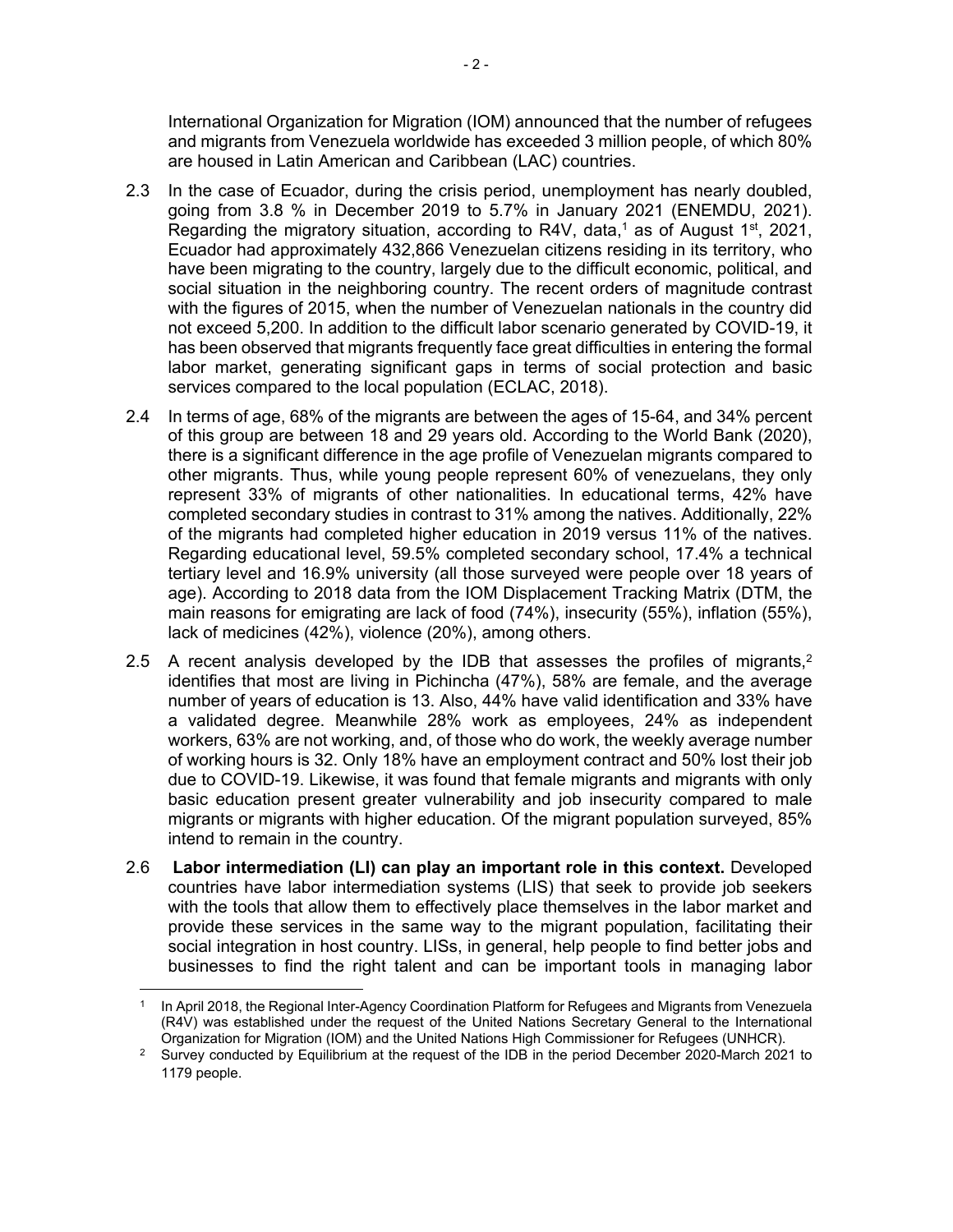migration. LIS include public employment services (PES), private intermediation agencies and civil society organizations that provide this type of service. Evidence indicates that LI is a cost-effective intervention to link workers to jobs (Card, Kluve and Weber, 2017, 2010). International experience shows that PES can become an important tool for managing labor migration by turning the challenge of migration into an opportunity to strengthen the local labor market.

- 2.7 In Ecuador, the Ministry of Labor has had a PES since 2009, the *Red Socio Empleo*. PES has achieved important developments: (i) presence in 24 provinces; (ii) most of the personnel are career civil servants, with defined occupational profiles, frequent training schemes and a career plan; (iii) it has a computer platform that enhances the offer of services through digital channels; (iv) it has established partnerships for labor intermediation with large private employers; and (v) increasing integration with other government agencies. Nonetheless, there are also several challenges ahead. The first challenge is the absence of specific services to migrants. The publication "The World of Public Employment Services" (IDB, WAPES, OECD 2016) carried out a diagnosis of the PES in Ecuador and identified that it only provides one of the possible services that are generally offered to migrants: assistance to foreign workers who already reside in the country but do not offer information regarding job offers abroad, information and advice to find employment abroad, assistance to foreign employers in search of migrant workers and assistance to returned migrants. The second challenge is coordination and articulation with the private sector, which is key given its role as a tool for identifying labor demand. According to information currently provided by the Ministry of Labor, less than 3% of formal companies list vacancies in the PES web portal. In addition, the vacancies captured are aimed at low-skilled positions, but the profile of registered job seekers is highly qualified. This situation is explained, among others, by the limited supply of services and the lack of an engagement strategy with the productive sector. It is also partly explained by the little knowledge of PES functions, services and targeted groups among job seekers, employers, and other key actors in the labor market. Although its functions, services and target groups have diversified in recent years, since its origin as an employment agency in the construction sector, the public continues to ignore PES and the services it provides. A third challenge refers to the need to modernize the PES digital platform in line with current innovation trends. The digital platform is operating at its limit and PES does not have recommendations related to business architecture, business intelligence, data quality and its use to make strategic decisions and improve the user experience.
- 2.8 Achieving the proposed objective and overcoming the challenges described requires the transversal strengthening of PES and not only limited to the migrant population, as the provision of services to this population is directly linked to the capacity and quality of services offered by PES. In addition, previous studies show that public resistance can occur if special services and programs are only offered to migrants and not to the local population and even to other vulnerable groups (European Commission 2017) that can benefit from the transversal improvement of PES.
- 2.9 This project is complementary to the work undertaken by the IDB in Ecuador to support employment recovery. IDB approved a policy-based pragmatic series of loans in Ecuador in 2021 "Support for the Protection of Social Spending and Job Recovery" (EC-L1273 & EC-L1277), and a TC (EC-T1469) to support the Ministry of Labor to implement policy conditions agreed upon as part of to the second tranche of the programmatic series, IDB also financed a Regional TC (Strengthening the knowledge and technical skills of LAC workers for the transition to a resilient and low-emission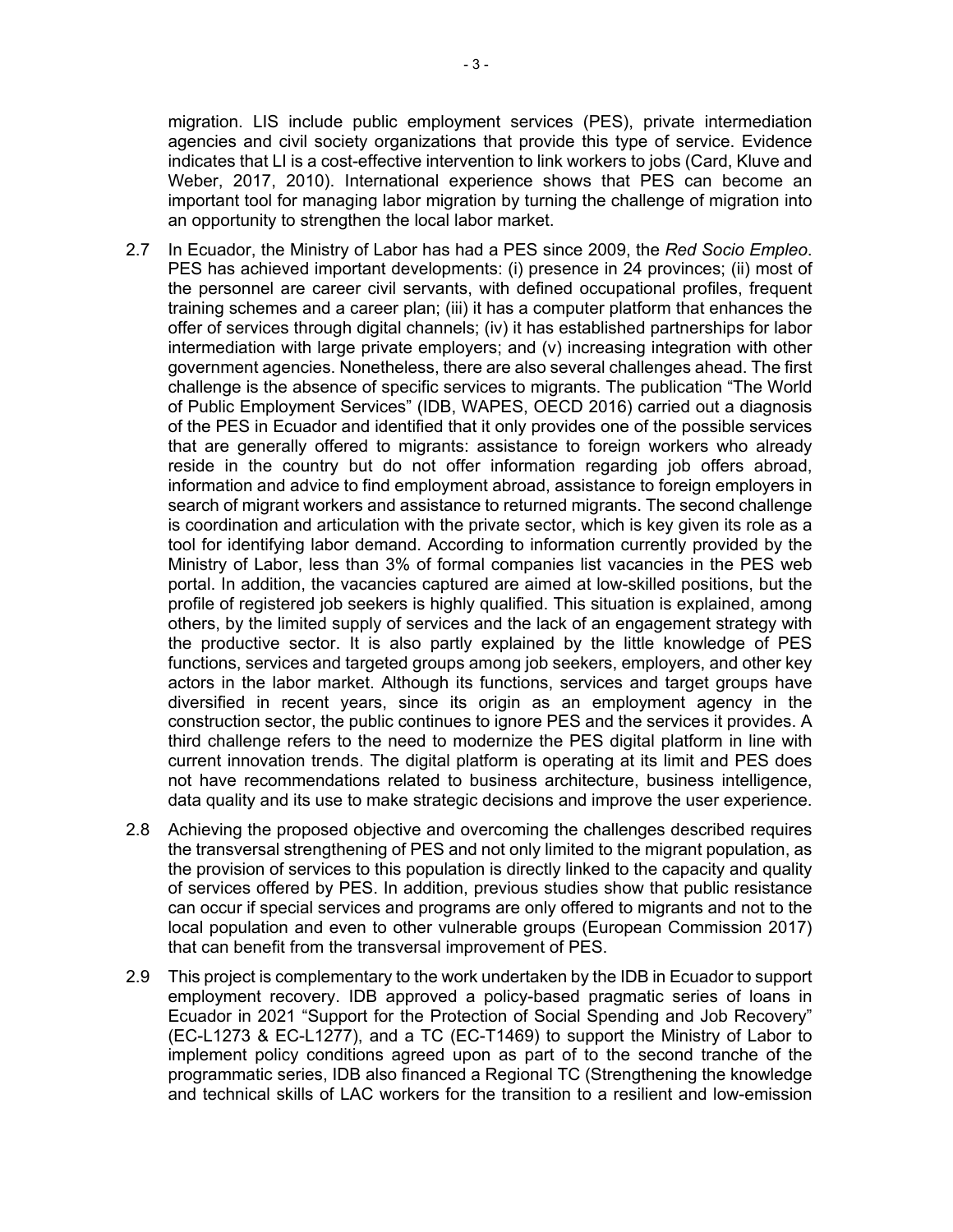economy) which made it possible to identify the potential that green sectors have, in Ecuador and other countries, to generate formal jobs and the necessary requirements for the development of a green skills training supply. Additionally, SCL/LMK is developing an ESW that aims to identify digital skills gaps in Ecuador, develop a toolkit to strengthen digital talent initiatives and execute a pilot to address those gaps.

- 2.10 The TC is consistent with the Second Update of the Institutional Strategy (AB-3190-2) and is aligned with the development challenges of: (i) Social Inclusion and Equality, supporting policy measures that help promote access of the migrant population to better employment opportunities and a source of formal work in a low-carbon and resilient economy; and (ii) Productivity and Innovation, supporting policy measures to improve the link between the skills of the workforce and those demanded by the productive sector. The TC is aligned with the Strategy for a Social Policy Favorable to Equality and Productivity (GN-2588-4), in the areas of improving equity and supporting vulnerable populations. In addition, it will contribute to the Corporate Results Framework (CRF) 2020-2023 (GN-2727-12) with the indicator of beneficiaries of staff training programs. Likewise, it is consistent with the Labor Sector Framework Document (GN-2741-12) because of its relation to access to work and improvement of labor productivity for women, and the importance of multisectoral work to develop interventions that have consequences on the employability of vulnerable groups and their job placement. It is also consistent with the Migration Action Framework (GN-3021) by promoting policy measures to increase formality for the migrant population. The operation contributes to the objective of improving the management and quality of social services in the Bank's Strategy with Ecuador 2018-2021 (GN-2924). This operation responds to the priorities of the Government of Ecuador and the Bank. It is aligned with the National Development Plan 2017-2021 "*Toda una vida*" in its priority of guaranteeing a dignified life with equal opportunities for all citizens, as well as the pillar of "*Igualdad de Oportunidades y Protección Social*" of the government's strategy for the economic recovery "*Plan de prosperidad*", updated in the SAF with the IMF since the activities also contribute to the medium-term objective of the program with the IMF in terms of job creation.
- 2.11 The operation is aligned, according to the operating guidelines for application and implementation of Japanese Special Fund (JSF) (March, 2021). Specifically, because it supports policy and strategy formulation/implementation activities with priority in C y D Countries and is linked with the development objectives as stated in paragraph 2.9.

#### **III. Description of activities/components and budget**

To improve the capacity of the PES to manage labor migration, this TC seeks to support the strengthening of existing services in PES aimed at the local population, migrants, and employers, and to support the creation of services to manage labor migration. For this, three components are proposed:

3.1 **Component 1. Strengthening the services offered to job seekers, both locals and migrants (US\$ \$260,000).** To this end, the following will be financed: (i) design of services for managing labor migration; (ii) design of a profiling scheme for the assignment of services; (iii) design of a strategy for the management of services for the local and migrant population, which includes a governance scheme, multichannel management, human resource management, and performance management; (iv) study on good practices for the recognition of skills acquired informally; (v) pilot of a scheme for the recognition of skills acquired informally; and (vi) pilot for the development on skills to work on digital platforms. This component will support the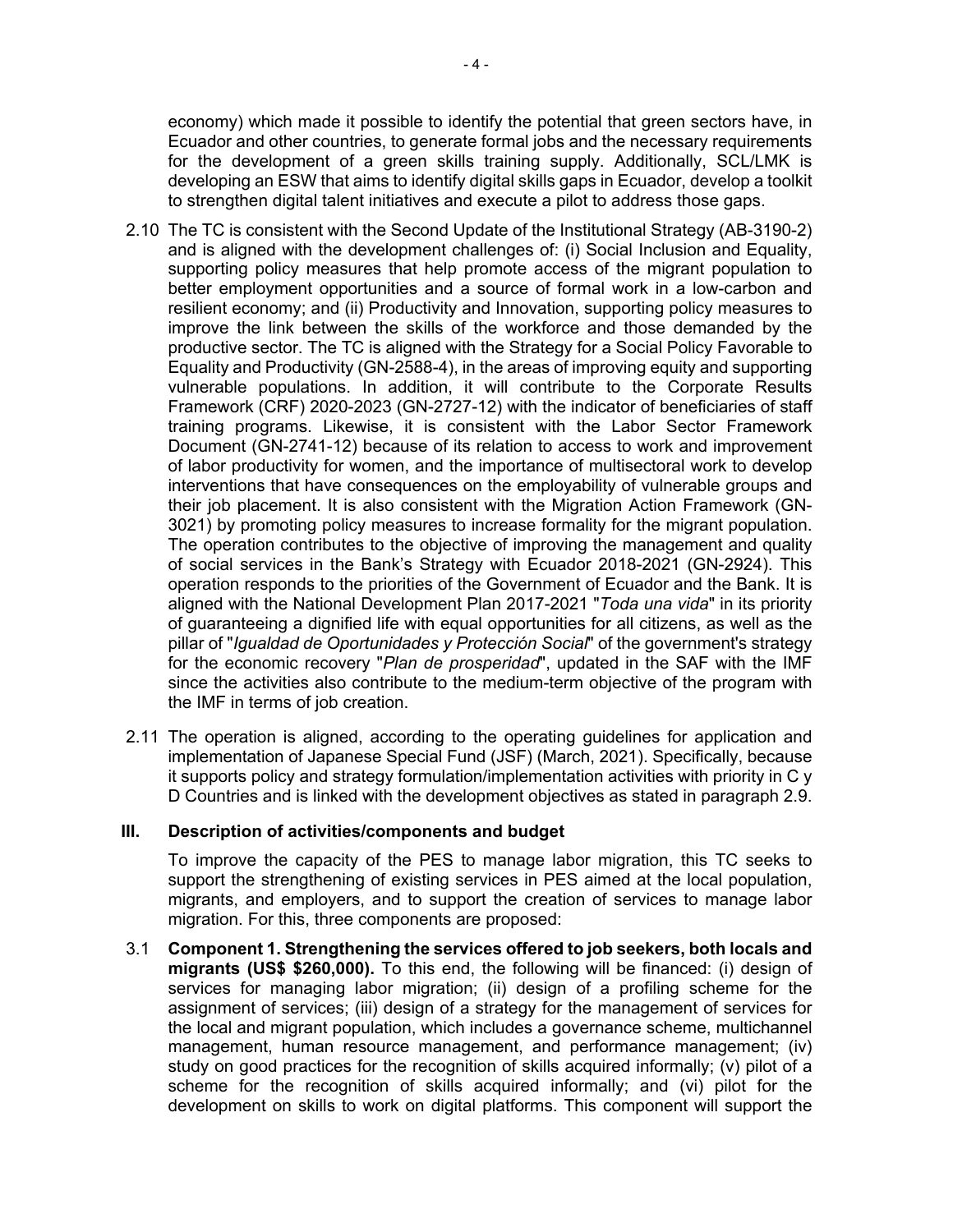production of the following outputs: a report with the management strategy for labor migration including the activities (i) to  $(v)$ , and 2 pilots covering activities  $(v)$  and  $(v)$ .

- 3.2 **Component 2. Improve the relationship with the private sector for the development of contracting strategies for the local and migrant population (US\$ \$100,000).** This component seeks to improve and expand the communication channels and services provided by PES to companies. To this end, the following will be financed: (i) design of a strategy to create and maintain relationships with the private sector, which includes tools to support employers (i.e. information, training, and orientation packages) who are willing to hire migrants or provide resources to invest in their ventures or to buy services / products from their ventures; and (ii) the design of a diversification scheme for services offered to employers, including services for migration management. This component will support the production of the following output: a report including activities (i) and (ii).
- 3.3 **Component 3. Improve the PES digital platform (US\$ \$176,000).** It seeks to improve the PES digital platform to facilitate the search for employment for the local and migrant population. The following will be financed: (i) design of a labor market information system that considers international migration; (ii) redesign of the PES platform, to include services for managing labor migration, and (iii) a multi-screen web portal for PES, incorporating services for managing labor migration. This component will support the production of the following outputs: (i) a report with the design of a labor market information system accounting for international migration; (ii) a report with the design for the PES platform; and (iii) a report with the design for the multi-screen web portal for PES.
- 3.4 **Other costs (US\$ \$20,000):** contingencies.

### **Indicative Budget**

The TC's total budget will be USD \$556,000 and will be financed by the Japanese Special Fund (JSF) - USD \$500,000, and the [Ministry of Labor of Ecuador - USD](http://idbdocs.iadb.org/wsdocs/getDocument.aspx?DOCNUM=EZSHARE-1933575556-15)  [\\$56,000 \(in kind payment\)](http://idbdocs.iadb.org/wsdocs/getDocument.aspx?DOCNUM=EZSHARE-1933575556-15).

| <b>Activity/Component</b>                                                                                                                                     | <b>IDB/JSF Funding</b> | Counterpart<br><b>Funding</b> | <b>Total Funding</b> |
|---------------------------------------------------------------------------------------------------------------------------------------------------------------|------------------------|-------------------------------|----------------------|
| Component 1. Strengthening<br>the services offered to job<br>seekers, both locals and<br>migrants.                                                            | US\$250,000            | US\$10,000                    | US\$260,000          |
| Component 2. Improve the<br>relationship with the private<br>sector for the development of<br>contracting strategies for the<br>local and migrant population. | US\$80,000             | US\$20,000                    | US\$100,000          |
| Component 3. Improve the PES<br>digital platform.                                                                                                             | US\$150,000            | US\$26,000                    | US\$176,000          |
| Other costs: Contingencies                                                                                                                                    | US\$20,000             | US\$0,00                      | US\$20,000           |
| Total                                                                                                                                                         | US\$500.000            | <b>US\$56,000</b>             | <b>US\$556,000</b>   |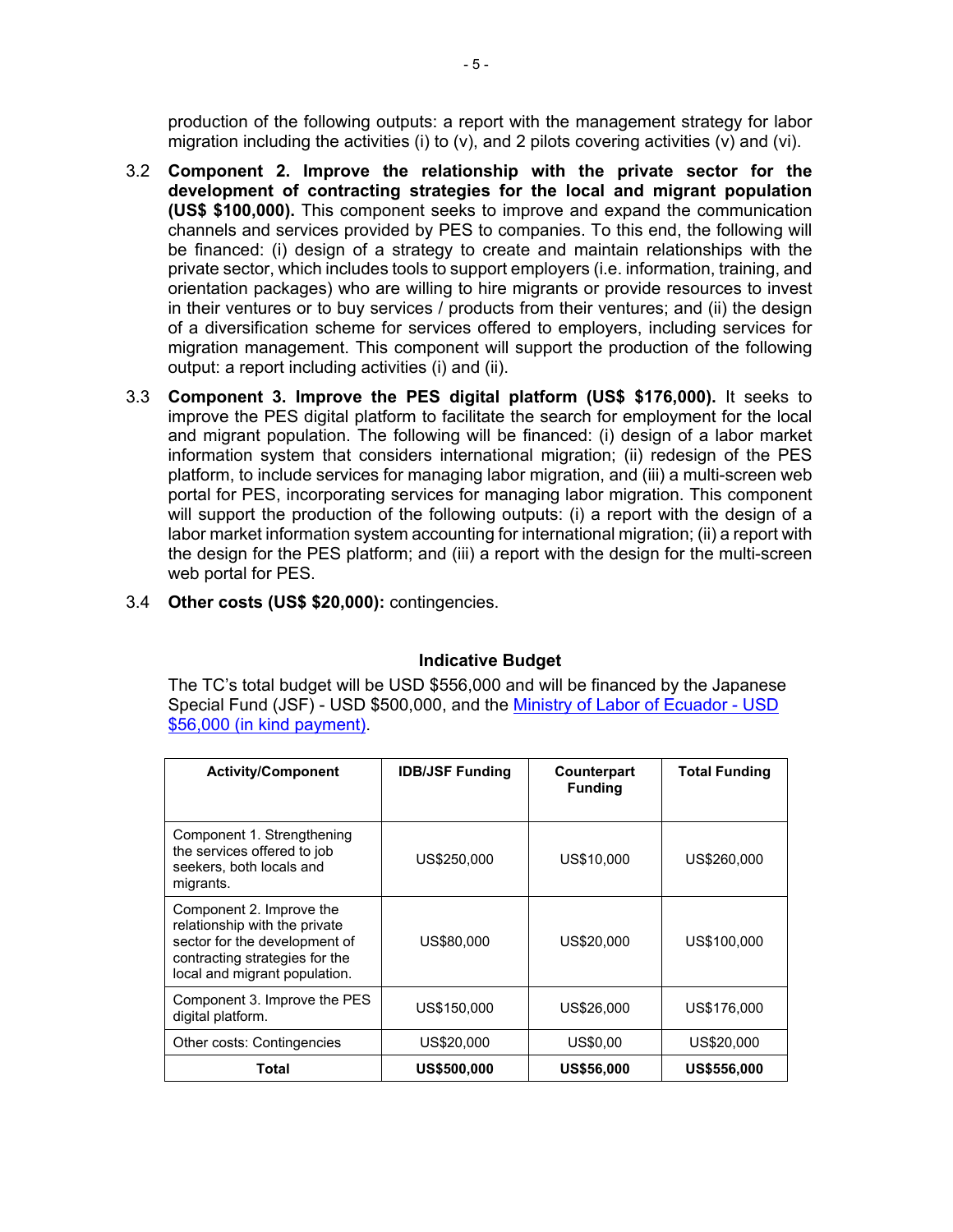3.5 The supervision of this TC will be carried out by the Team Leader and Alternate Team Leaders, with the appropriate support from specialist and consultants from different sectors, if needed. The COF focal point for this TC is María Laura Oliveri (LMK/CEC). Adequate planning of transactional budgetary resources to guarantee the monitoring and fulfillment of activities and products included in this TC, will also be the team leader's responsibility, always in coordination with the COF.

### **IV. Executing agency and execution structure**

- 4.1 **Execution.** The Executing Agency will be the Inter-American Development Bank (IDB), through the Labor Markets Division (SCL/LMK), in accordance with the guidelines and requirements established in the Technical Cooperation Policy (GN-2470-2) and in the TC Operational Guides (GN-2629-1), as requested by the Ministry of Labor. This procedure is justified by the Bank's experience in developing the operational and technical instruments proposed for this type of operation, by the knowledge required, the scope of work, and the complementary of this TC with other operational and knowledge products led by SCL/LMK.
- 4.2 **Acquisitions and financial management.** The activities to be executed under this operation have been included in the Procurement Plan (Annex 4) and will be carried out in accordance with the Bank's established procurement methods, namely: (a) Hiring of individual consultants, as established in the regulations AM-650; (b) Hiring of consulting firms for services of an intellectual nature according to GN-2765-4 and its associated operating guides (OP-1155-4) and (c) Hiring of logistics services and other services other than consulting, according to the policy GN-2303-28.

## **V. Major issues**

5.1 One of the risks is related to the sustainability of the interventions that are supported by this TC. This risk is low because, the outputs from this TC will be used as an input for the work the PES does and does not represent additional resources to be allocated for this purpose. Given the Bank's extensive experience in labor intermediation, no difficulties are anticipated in the execution of this TC. There is already an execution strategy and the respective terms of reference.

### **VI. Exceptions to Bank policy**

6.1 None.

### **VII. Environmental and Social Strategy**

7.1 This TC is not intended to finance pre-feasibility or feasibility studies of specific investment projects or environmental and social studies associated with them; therefore, this TC does not have applicable requirements of the Banks Environmental and Social Policy Framework (ESPF).

#### **Required Annexes:**

[Request from the Client - EC-T1473](https://idbdocs.iadb.org/wsdocs/getDocument.aspx?DOCNUM=EZSHARE-1933575556-5)

[Results Matrix - EC-T1473](https://idbdocs.iadb.org/wsdocs/getDocument.aspx?DOCNUM=EZSHARE-1933575556-6)

[Terms of Reference - EC-T1473](https://idbdocs.iadb.org/wsdocs/getDocument.aspx?DOCNUM=EZSHARE-1933575556-7)